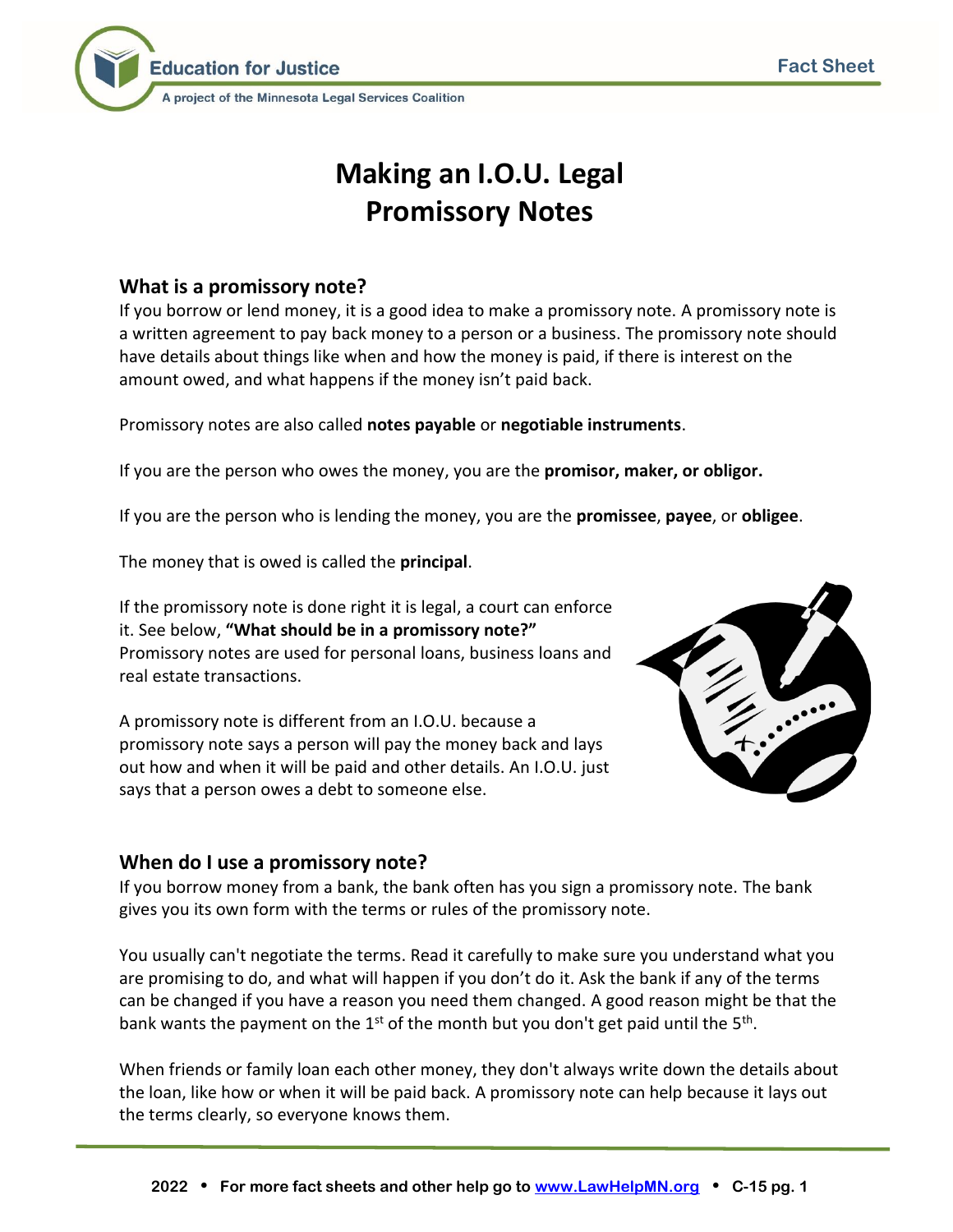# **A promissory note can be secured or unsecured.**

Secured means that the person repaying the money agrees to "security interest" or collateral. Basically, you offer something of value like a car and if you don't pay the money back, the lender can take your car to make up for it.

Unsecured means that the loan is not backed up by collateral. If you lend money to someone without getting collateral and they don't pay you, you can't take anything of value to make up for it. You can sue them for the money, but it might be hard to actually get the money.

## **What should be in a promissory note?**

Make sure your promissory note has specific details. That way a court can enforce the agreement.

Generally, a promissory note should include:

- The legal names, addresses and phone numbers for each person or company involved.
- The amount of the loan.
- When the loan has to be paid back. It can be all at once on a certain date or say "on demand." It could also set up payments over time. If it's in payments, write out when payments are due and how much a payment is.
- If you are charging interest, put down the amount of interest on the loan. Be careful. If you are not a bank, there are limits on how much interest you can charge.
- The final total amount of the loan after interest is added to the original loan amount. This is principal + interest.
- Default terms. What happens if payments are late or not made at all? For example: Are there late fees? How many missed payments before action is taken? Also, if the agreement has other terms, what happens if they are not done?
- The signatures of the parties and the date the promissory note is signed.

#### **Read the promissory note carefully!**

Any time you sign a legal document, like a promissory note, read it carefully. Some promissory notes, especially those from banks, are often hard to understand.